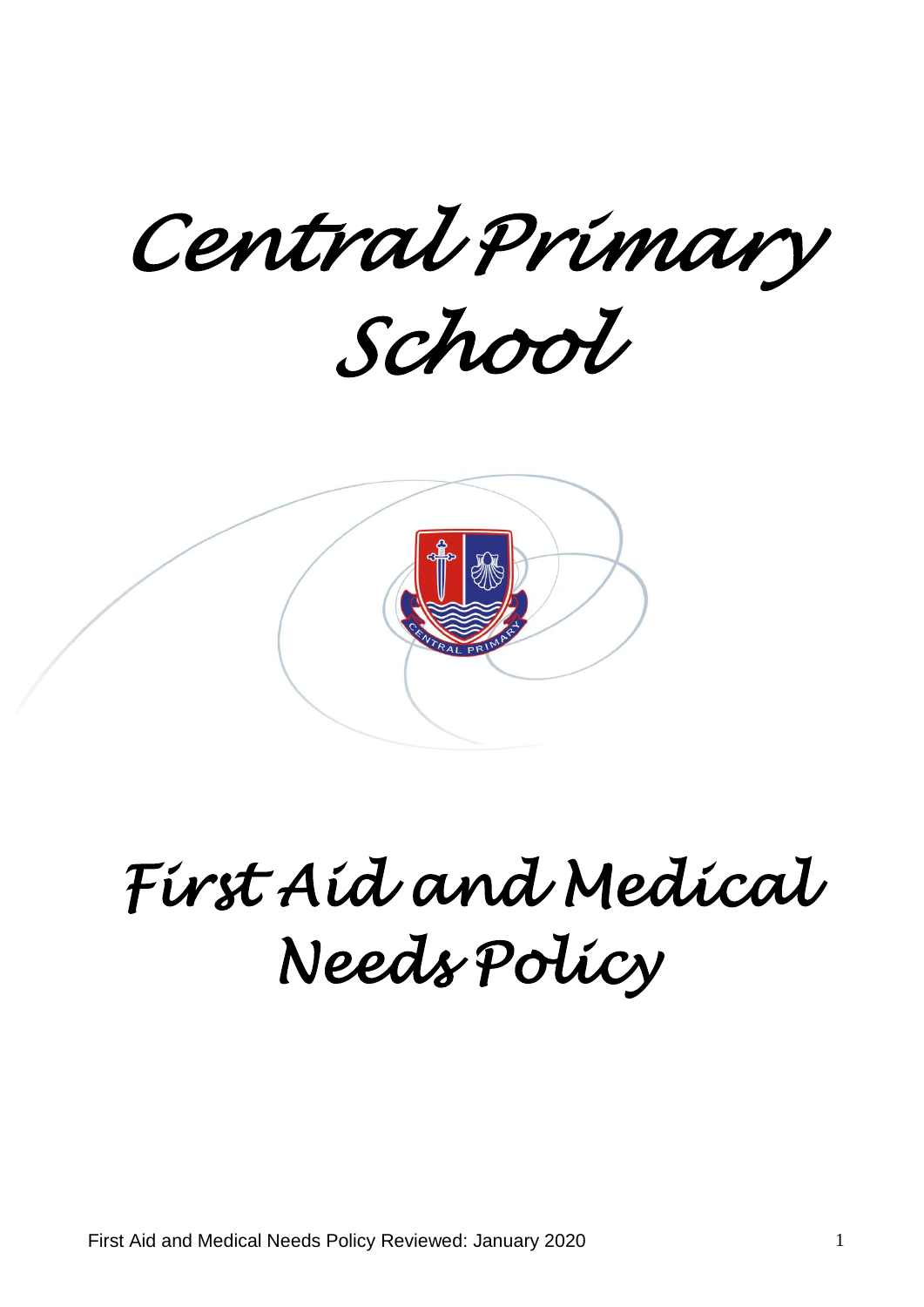# **Our motto: Children are Central.**

# **Dealing with Injuries**

The vast majority of school-based injuries, such as grazes, require minimal treatment and can be dealt with by most members of staff acting in a sensitive and caring manner. However, staff are not expected to deal with first aid issues if they do not feel confident or competent to do so.

There are trained paediatric first aiders across the school (lists are displayed throughout the school). Some staff have had basic first aid training and the school nurse conducts annual JEXT/ Epipen training for all staff. Additional training is given if children with diagnosed medical conditions are admitted and a care plan is formulated and agreed between medical professionals, parents/carers and the school.

A list of paediatric first aiders is displayed in classrooms and around the school, this means that all staff are aware of who is a first aider and can draw on the support of the nearest first aider to them.

## **Medical Protocols**

Those children with ongoing medical conditions which may require the administration of first aid or medicine during the school day have a medical protocol (Appendix A & B), including a photograph of the child. These are reviewed annually with advice sought from the school nurse and signed by the parents. Protocols are displayed alongside the first aid cabinet, in the staffroom, the kitchen and the child's classroom. Parents are expected to provide medical equipment and appropriate disposal facilities; for example, to dispose of insulin needles.

## **Medicine and Supporting Pupils at School with Medical Conditions Policy**

Section 100 of the **Children and Families Act 2014** places a duty on the Governing Body and Senior Leadership Team to make arrangements for supporting pupils at school with medical conditions. Pupils with special medical needs have the same right of admission to school as other children and cannot be refused admission or excluded from school on medical grounds alone. Teachers and other school staff in charge of pupils have a common-law duty to act in the place of the parent and may need to take swift action in an emergency. This duty also extends to teachers leading activities taking place off the school site. This could extend to a need to administer medicine. The prime responsibility for a child's health lies with the parent who is responsible for the child's medication and should supply the school with information.

Additional information about managing medical needs is included in the Appendices.

## **Medicines**

We comply with the DfES guidance, **Managing Medicines in Schools and Early Years Settings (DfES 2005.)** A copy is available in school. Parents are expected to complete a form (Appendix C) and consent must be given by the Headteacher (Appendix D.) All prescribed medicines which have been formally agreed are kept locked in the first aid room or in the staffroom fridge when necessary. A record will be kept whenever medicines are administered (Appendix E).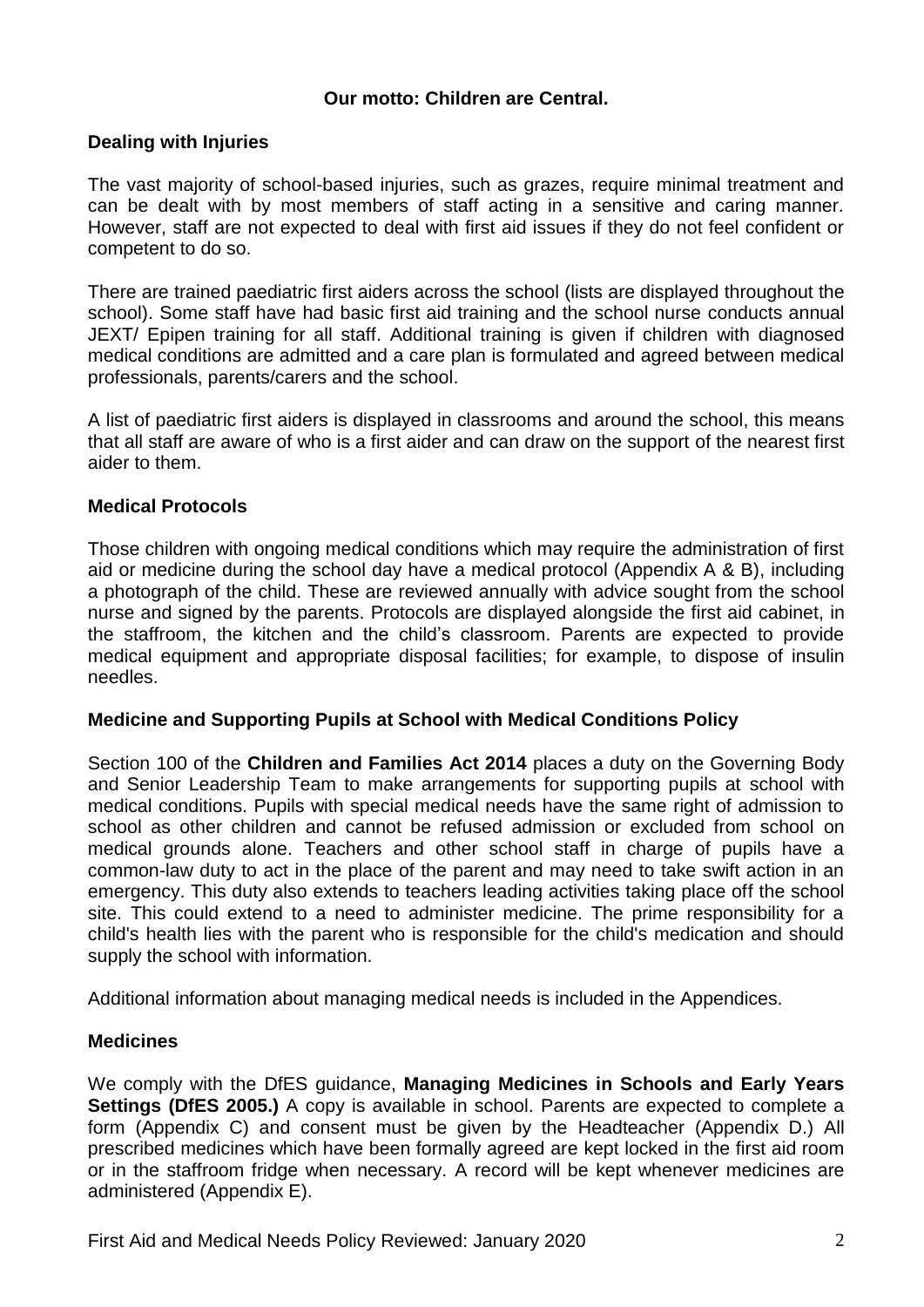# **Location & Storage of First Aid Equipment**

First aid equipment is stored in the white first aid cabinet in the Staff Room. Stock is regularly checked and ordered by the office staff. Each classroom has a green, portable first aid kit.

#### **Minimal injuries**

All first aid administered is recorded in a green file. Inside the file is an exercise book to log injuries. Both are kept within the locked first aid cupboard. When logging the injury, it is important to log what first aid was administered. The child is given a red first aid sticker to wear and a yellow accident form to let parents know they have had first aid. The form shows outlines of a body, front and back and the area of injury can then be indicated on these outlines.

#### **Head Injuries**

Ice packs are available from the small freezer in the Staff Room; protective cuffs to put them in are available from the blue basket on top of the white first aid cabinet. A number of instant ice packs are available to take on trips. These are kept in the white first aid cabinet. All head injuries, even minor bumps, are recorded in the first aid log in the green file in the cabinet. The child will be given a yellow 'I bumped my head' sticker to wear and a yellow form to let parents/carers know. Where staff have concerns about a head injury, parents/ carers will be called. Again, all injuries will be logged in the green file.

#### **Blood Injuries**

All staff are aware of the necessity of wearing gloves when dealing with blood. Disposable vinyl gloves are available in the Staff Room, along with first aid kits to take out on trips. Injuries which result in blood loss are always covered to avoid infection. There is a yellow bin bag in the disabled toilet to dispose of items which have been contaminated by blood.

#### **Asthma**

All staff are aware of pupils that have asthma; class teachers should know where a child's inhaler is at all times. A child should be able to say when they need to take their inhaler. A spare inhaler should be kept in the classroom cupboard in a clearly labelled box. Staff should ensure that a pupil has an inhaler with them whenever they leave the school i.e. on field trips.

#### **Lunchtimes**

First aid requirements at lunchtime are usually dealt with by our Mid-day Supervisory Assistants who have had first aid training. However, any serious concerns are always referred to the Headteacher or Deputy Headteacher.

#### **Emergency Procedures**

Each classroom has an individual first aid bag. There is a red card by the door of every classroom, office and hall that can be used to summon assistance in an emergency.

First aid kits are carried on all trips outside school, including swimming lessons. This is recorded on all risk assessments.

First Aid and Medical Needs Policy Reviewed: January 2020 3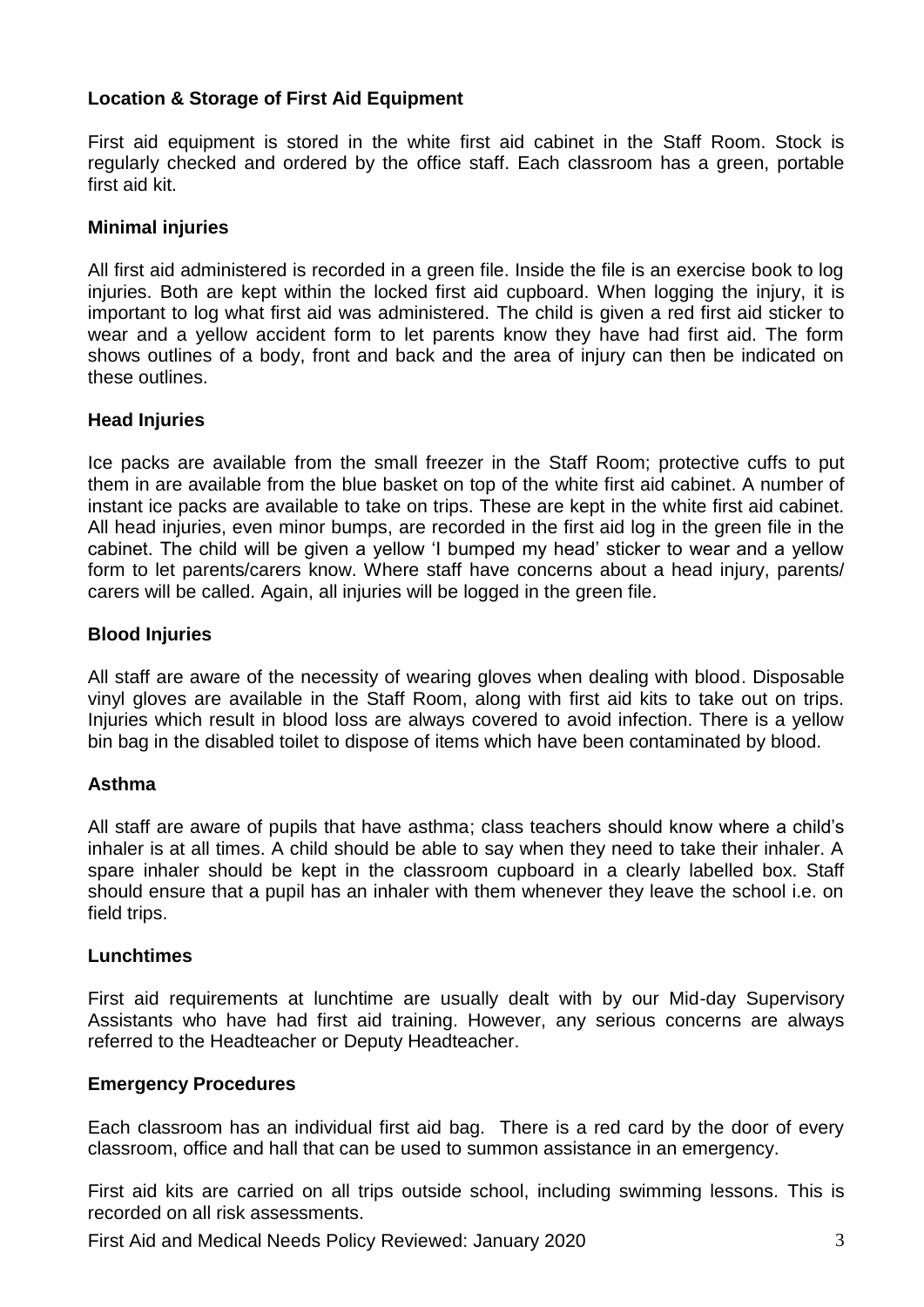If an ambulance is required, another member of staff will dial 999 to allow a first aider to remain with the casualty. A copy of the casualty's medical details will be taken from school files, copied and handed to paramedics when they arrive, to accompany the casualty to hospital. Parents will be called. If the casualty is taken to hospital before parents/ carers can be with the casualty a member of staff will accompany the casualty to hospital. Once the casualty has been assessed by paramedics and either taken to hospital, taken home or deemed fit to stay, the relevant forms (RIDDOR or IDOR) will be completed, photocopy taken and the original will be sent to HCC Education H&S Team at County Hall.

## **Sending Children Home**

The Head or Deputy must be consulted before contacting parents. Children will not be allowed to walk home alone. If the Head/Deputy feels that the child should attend hospital then either an ambulance will be called or the child's parents will be asked to collect the child, depending on the severity of the accident.

#### **Early Years Foundation Stage**

Before admission, parents/ carers complete forms relating to special health requirements, concerns and allergies (see appendix F.) Separate first aid and medicines records are kept within the Foundation Stage. Children with known medical conditions will have a personal medical protocol.

All staff in the Foundation Stage are paediatric first aiders.

#### **Training**

Qualified professionals are employed to provide training to staff, such as recommended First Aid trainers or the school nurse. All staff are encouraged to participate in the training but are not obligated to administer medication. A record of staff training is held in the school office.

#### **Insurance**

The school has the appropriate level of insurance in place and this insurance is in partnership with the local authority.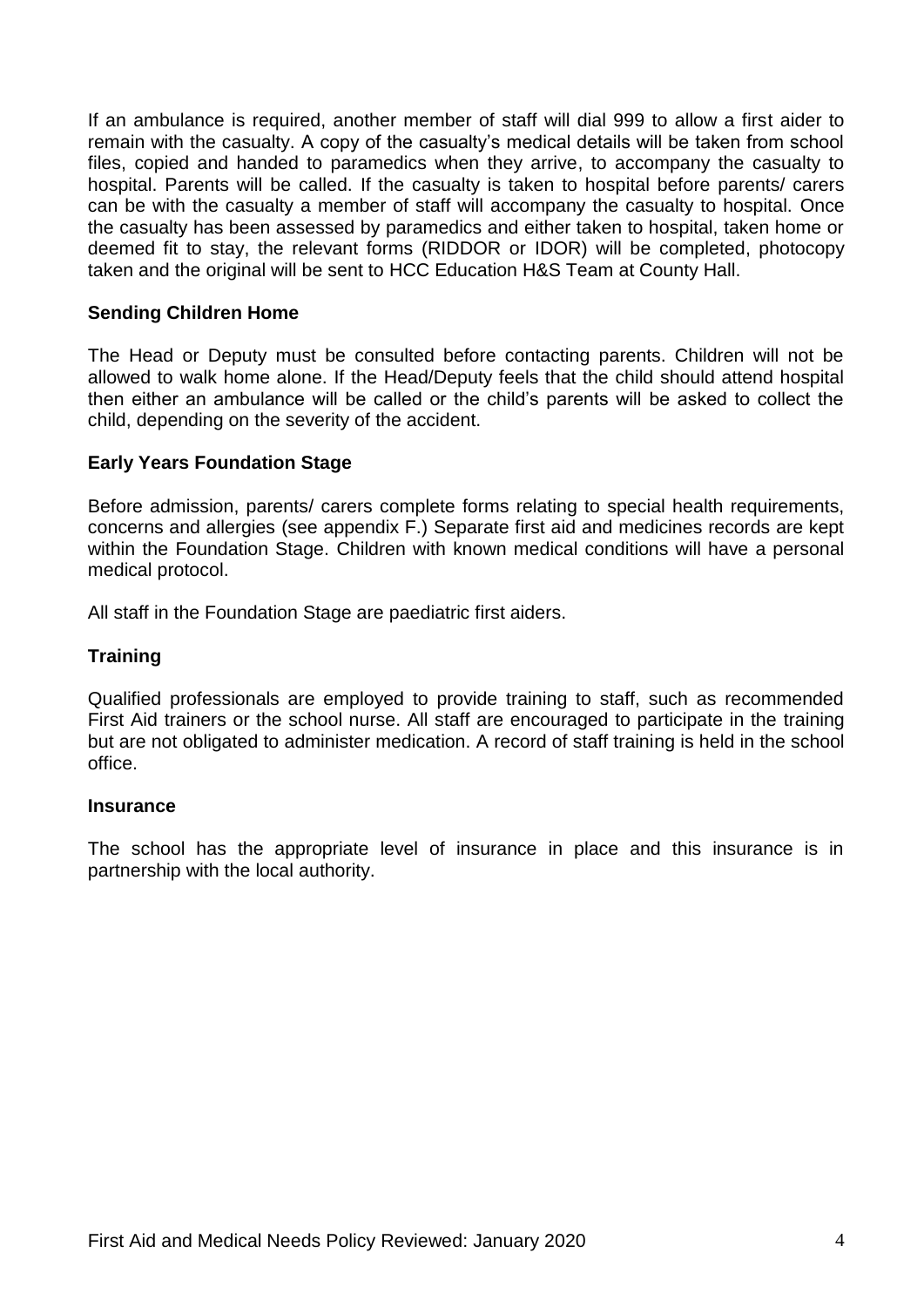# **APPENDIX A/ C: FORM 3A**

#### **Parental agreement for school/setting to administer medicine**

Central Primary School will not give your child medicine unless you complete and sign this form and the school or setting has a policy that staff can administer medicine.

| Name of School/Setting: Central Primary School                            |                                                                                                                                                                                                                                                                                                                                                  |
|---------------------------------------------------------------------------|--------------------------------------------------------------------------------------------------------------------------------------------------------------------------------------------------------------------------------------------------------------------------------------------------------------------------------------------------|
| Name of Child                                                             |                                                                                                                                                                                                                                                                                                                                                  |
| Date of Birth:                                                            |                                                                                                                                                                                                                                                                                                                                                  |
| Group/Class/Form:                                                         |                                                                                                                                                                                                                                                                                                                                                  |
| Medical condition/illness:                                                |                                                                                                                                                                                                                                                                                                                                                  |
| <b>Medicine</b><br>Name/Type of Medicine (as described on the container): |                                                                                                                                                                                                                                                                                                                                                  |
| Date dispensed:                                                           |                                                                                                                                                                                                                                                                                                                                                  |
| Expiry date:                                                              |                                                                                                                                                                                                                                                                                                                                                  |
| Agreed review date to be initiated by:<br>[name of member of staff]:      |                                                                                                                                                                                                                                                                                                                                                  |
|                                                                           |                                                                                                                                                                                                                                                                                                                                                  |
| Timing:                                                                   |                                                                                                                                                                                                                                                                                                                                                  |
| <b>Special Precautions:</b>                                               |                                                                                                                                                                                                                                                                                                                                                  |
|                                                                           |                                                                                                                                                                                                                                                                                                                                                  |
| Self Administration: Yes/No (delete as appropriate)                       |                                                                                                                                                                                                                                                                                                                                                  |
|                                                                           |                                                                                                                                                                                                                                                                                                                                                  |
| <b>Contact Details</b><br>Name:                                           |                                                                                                                                                                                                                                                                                                                                                  |
| Daytime telephone number:                                                 | Relationship to child:                                                                                                                                                                                                                                                                                                                           |
| Address:                                                                  |                                                                                                                                                                                                                                                                                                                                                  |
|                                                                           |                                                                                                                                                                                                                                                                                                                                                  |
| service that the school/setting is not obligated to undertake.            | I understand I must deliver the medicine personally to the named staff member and accept that this is a                                                                                                                                                                                                                                          |
| medicine is stopped.                                                      | The above information is, to the best of my knowledge, accurate at the time of writing and I give consent to<br>school/setting staff administering medicine in accordance with the school/setting policy. I will inform the<br>school/setting immediately, in writing, if there is any change in dosage or frequency of the medication or if the |
|                                                                           |                                                                                                                                                                                                                                                                                                                                                  |
| Signature(s)                                                              |                                                                                                                                                                                                                                                                                                                                                  |
| Relationship to child:                                                    | If more than one medicine is to be given a separate form should be completed for each one. From: MANAGING<br><b>MEDICINES IN SCHOOLS AND EARLY YEARS SETTINGS (DES 2005)</b>                                                                                                                                                                     |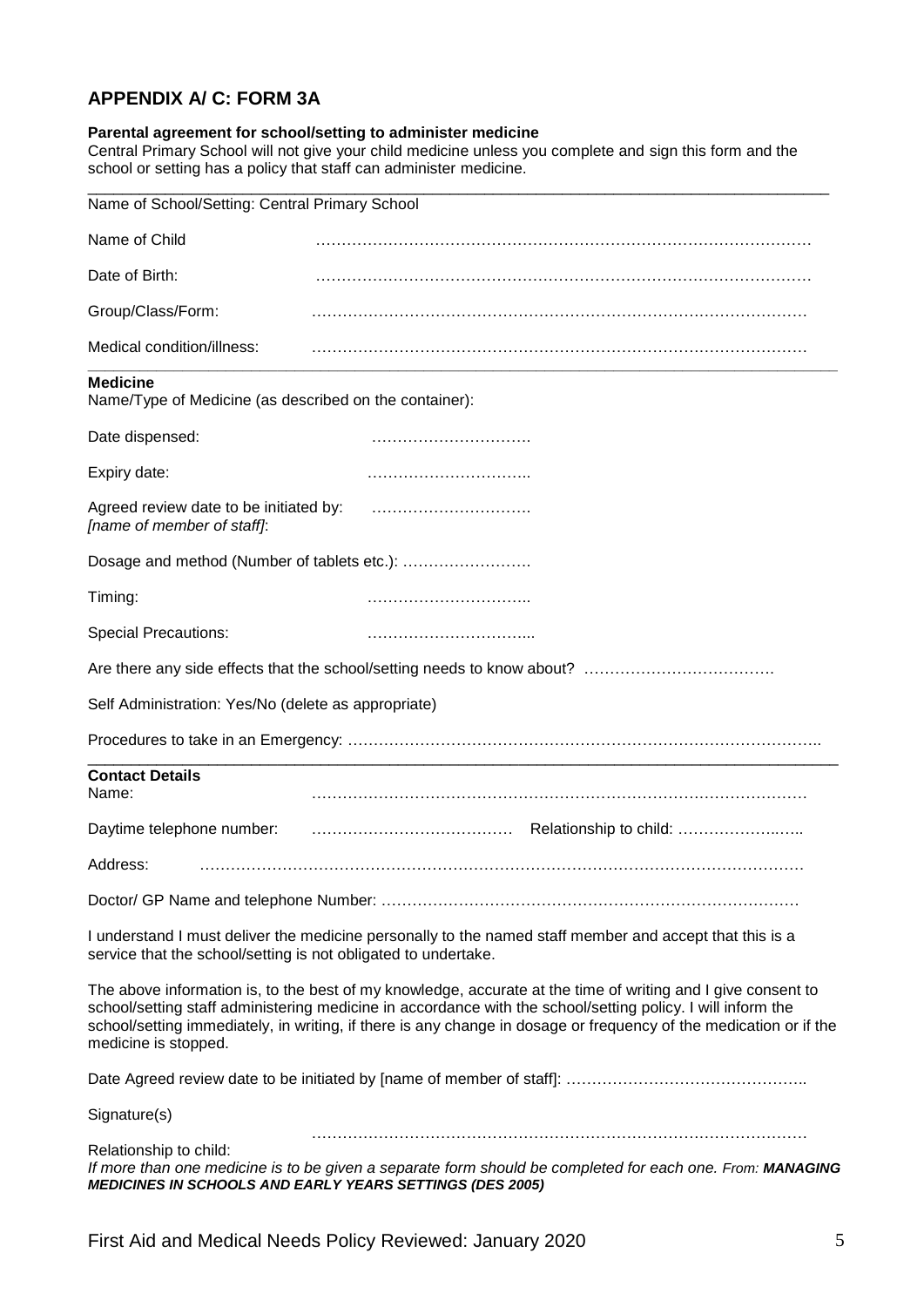# **APPENDIX D**

Signed:

# **Confirmation of the Head's agreement to administer medicine**

Name of School/Setting

It is agreed that \_\_\_\_\_\_\_\_\_\_\_\_\_\_\_\_\_\_ *[name of child]* will receive \_\_\_\_\_\_\_\_\_\_\_\_\_\_\_\_\_\_\_\_\_\_\_ *[quantity and name of medicine]* every day at \_\_\_\_\_\_\_\_\_\_\_\_\_\_\_\_\_\_\_ *[time medicine to be administered e.g. Lunchtime or afternoon break]*. *[name of child]* will be given/supervised whilst he/she takes their medication by \_\_\_\_\_\_\_\_\_\_\_\_\_\_\_\_\_\_ *[name of member of staff]*. This arrangement will continue until\_\_\_\_\_\_\_\_\_\_\_\_\_\_\_\_\_\_\_\_ *[either end date of course of medicine or until instructed by parents].* Date:

[*The Head teacher/Head of Setting/Named Member of Staff*]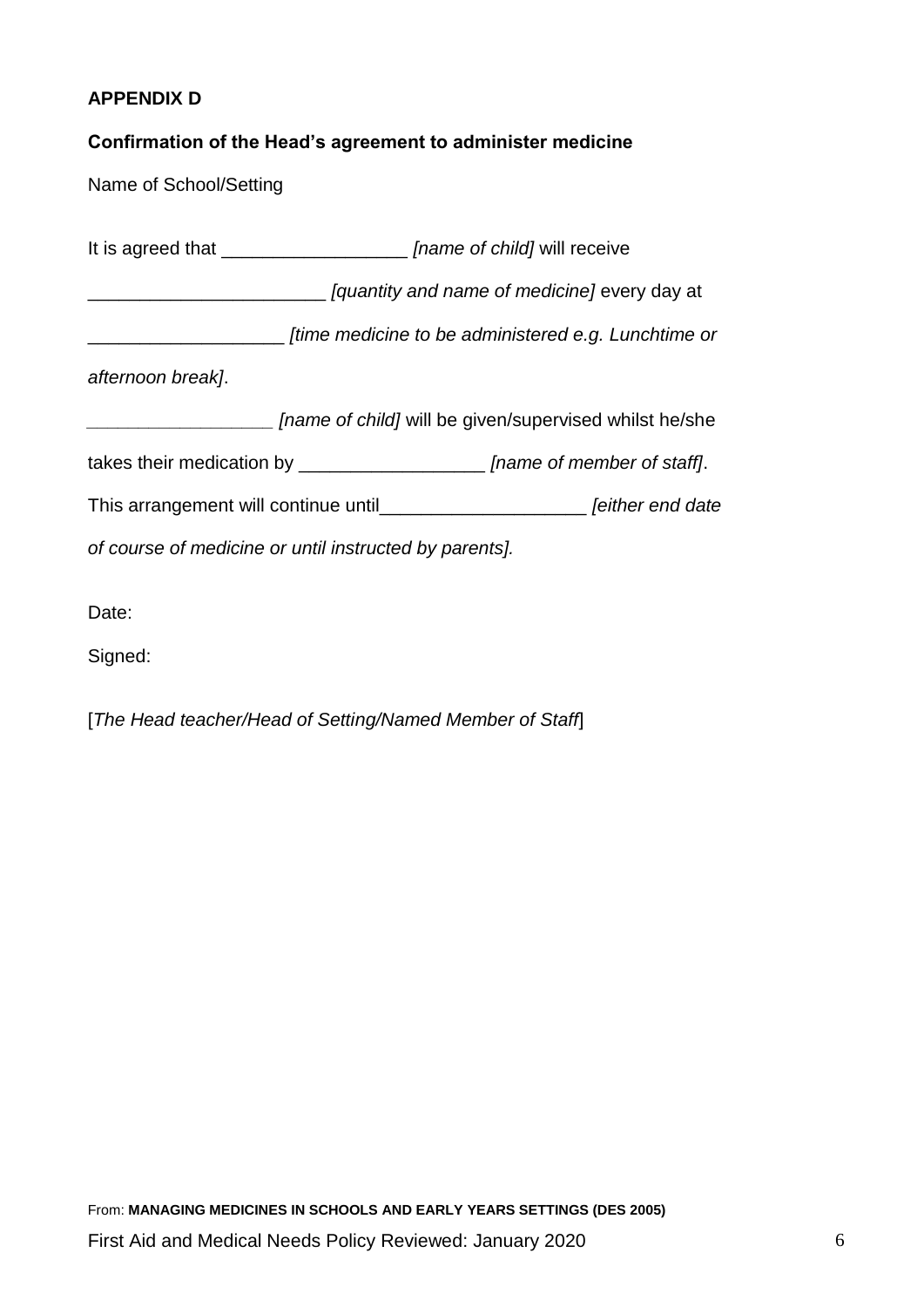# **APPENDIX E**

## **Record of medicine administered to an individual child**

Name of School/Setting

Name of Child

Date medicine provided by parent

Group/class/ form

Quantity received

Name and strength of medicine

Expiry date

Quantity returned

Dose and frequency of medicine

Staff signature

# Parent signature

| Date                       |  |  |
|----------------------------|--|--|
| <b>Time Given</b>          |  |  |
| Dose Given                 |  |  |
| Name of member of<br>staff |  |  |
| Staff initials             |  |  |
| Date                       |  |  |
| <b>Time Given</b>          |  |  |
| Dose Given                 |  |  |
| Name of member of<br>staff |  |  |
| <b>Staff initials</b>      |  |  |
| Date                       |  |  |
| <b>Time Given</b>          |  |  |
| Dose Given                 |  |  |

First Aid and Medical Needs Policy Reviewed: January 2020 7 7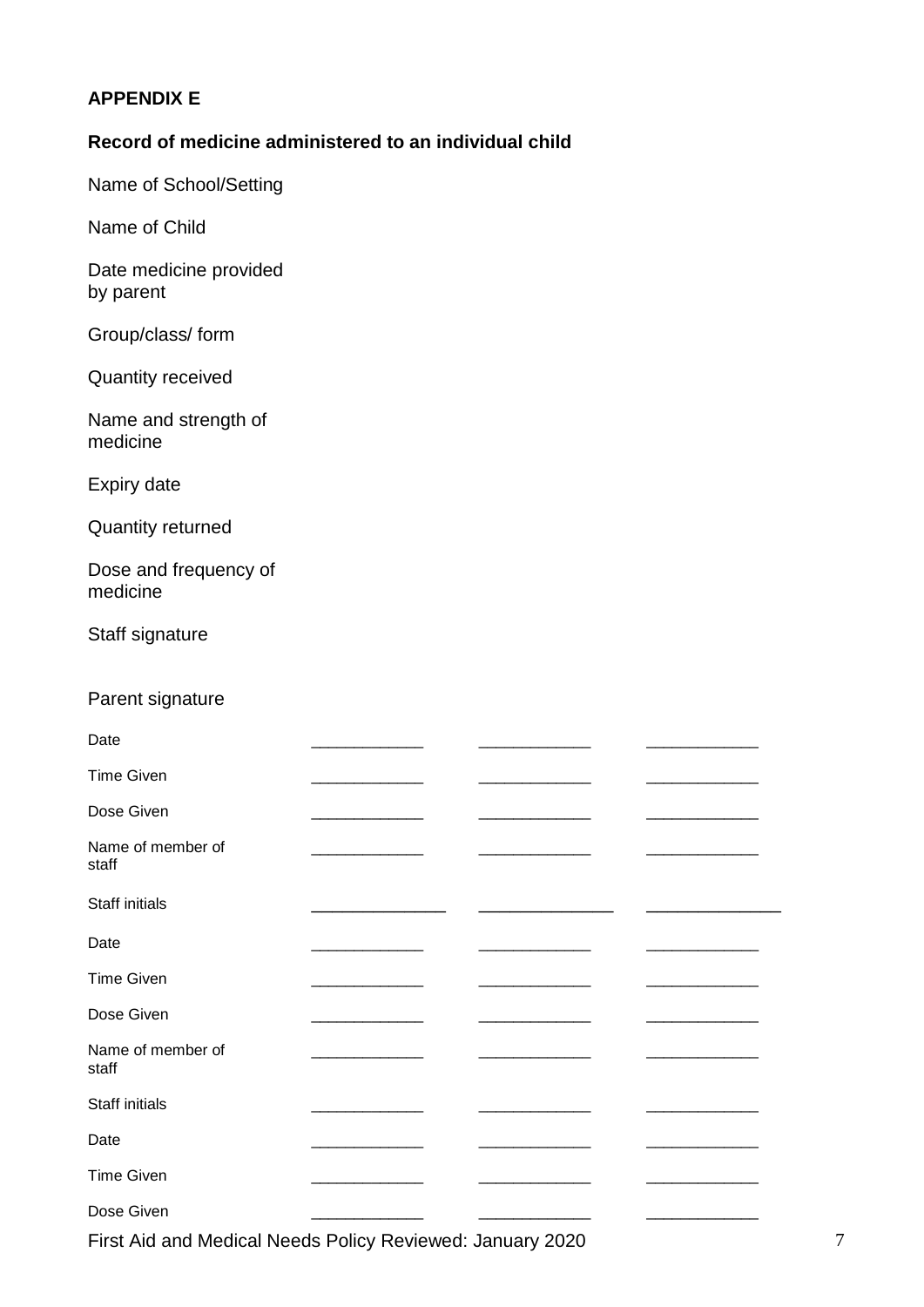| Name of member of<br>staff |  |  |  |
|----------------------------|--|--|--|
| Staff initials             |  |  |  |
| Date                       |  |  |  |
| <b>Time Given</b>          |  |  |  |
| Dose Given                 |  |  |  |
| Name of member of<br>staff |  |  |  |
| Staff initials             |  |  |  |
| Date                       |  |  |  |
| <b>Time Given</b>          |  |  |  |
| Dose Given                 |  |  |  |
| Name of member of<br>staff |  |  |  |
| Staff initials             |  |  |  |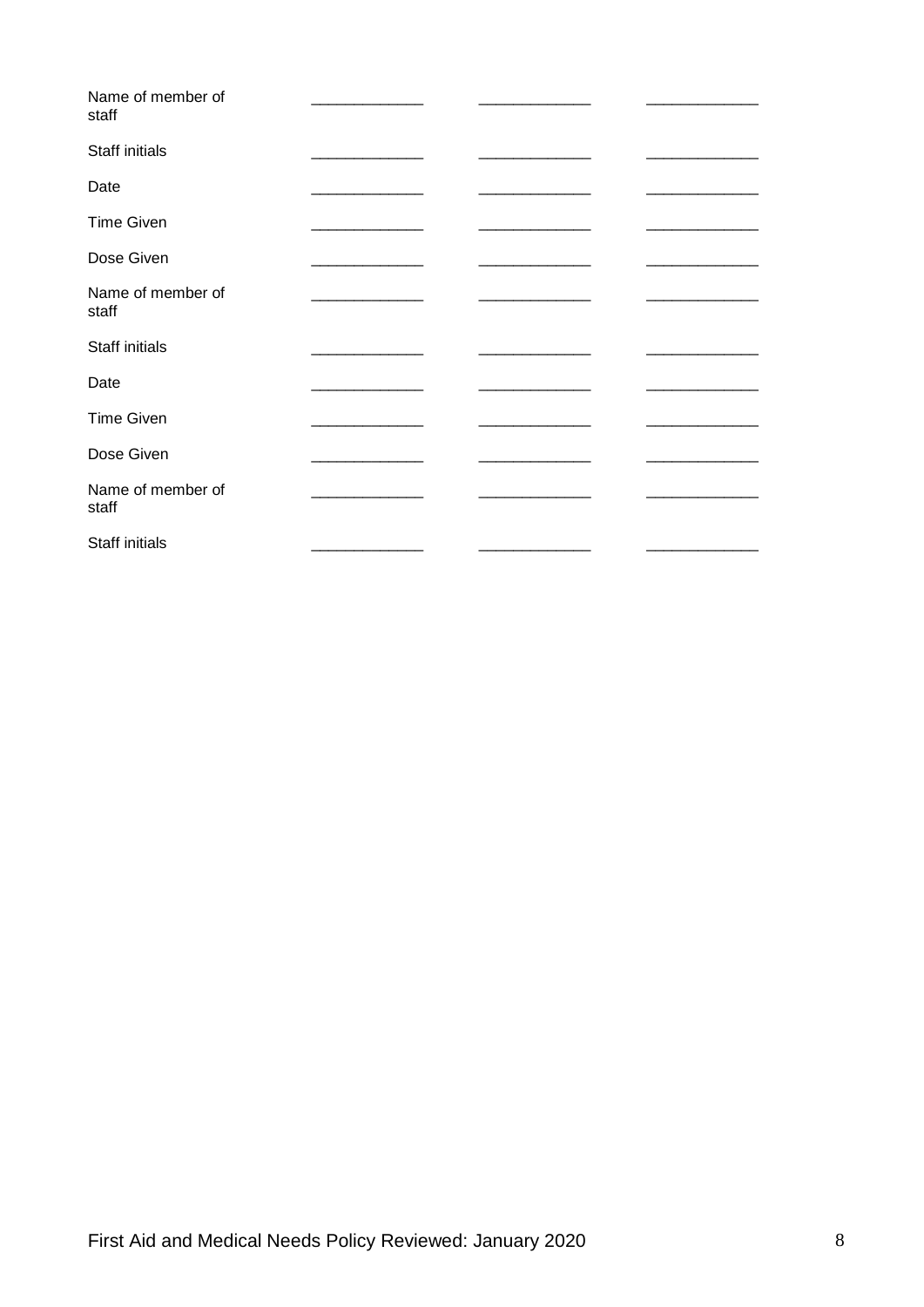| <b>APPENDIX F</b><br>Extract from Foundation Stage Confidential Entry Record                                                                                                                                                                                                                                                                                                                                                                                                                 |
|----------------------------------------------------------------------------------------------------------------------------------------------------------------------------------------------------------------------------------------------------------------------------------------------------------------------------------------------------------------------------------------------------------------------------------------------------------------------------------------------|
| <b>Health Record</b>                                                                                                                                                                                                                                                                                                                                                                                                                                                                         |
|                                                                                                                                                                                                                                                                                                                                                                                                                                                                                              |
| Name and Address of Surgery                                                                                                                                                                                                                                                                                                                                                                                                                                                                  |
| Name of Health                                                                                                                                                                                                                                                                                                                                                                                                                                                                               |
| <b>Medical History</b><br>(please continue on a separate sheet if necessary)                                                                                                                                                                                                                                                                                                                                                                                                                 |
|                                                                                                                                                                                                                                                                                                                                                                                                                                                                                              |
|                                                                                                                                                                                                                                                                                                                                                                                                                                                                                              |
|                                                                                                                                                                                                                                                                                                                                                                                                                                                                                              |
|                                                                                                                                                                                                                                                                                                                                                                                                                                                                                              |
|                                                                                                                                                                                                                                                                                                                                                                                                                                                                                              |
| If your child needs to take prescribed medication (eg asthma inhaler) you must complete a medical from<br>(MED1) which is available from the school office.                                                                                                                                                                                                                                                                                                                                  |
| In cases where pupils have been prescribed medication by a doctor, which they need to take after they are<br>well enough to return to school, we ask parents to come in to administer this medicine wherever possible. If<br>this is impossible please speak to the school office to make arrangements for the medicine to be administered<br>in your absence. When pupils need medication for long term conditions, arrangements can be made for this<br>after speaking to the headteacher. |
| Any other medical information you feel we should know (please include operations, hospital stays, concerns about<br>sight, speech and hearing etc)                                                                                                                                                                                                                                                                                                                                           |
|                                                                                                                                                                                                                                                                                                                                                                                                                                                                                              |
|                                                                                                                                                                                                                                                                                                                                                                                                                                                                                              |
|                                                                                                                                                                                                                                                                                                                                                                                                                                                                                              |
| <b>Medical emergency</b>                                                                                                                                                                                                                                                                                                                                                                                                                                                                     |
| In the event of more serious incidents, which we think might require hospital treatment or advice from other<br>professionals, we will contact parents immediately. However, we also require your permission to seek emergency<br>advice or treatment just in case we can not make contact with you.                                                                                                                                                                                         |
| I give permission for school staff to seek emergency advice or treatment:                                                                                                                                                                                                                                                                                                                                                                                                                    |
|                                                                                                                                                                                                                                                                                                                                                                                                                                                                                              |
| (Parent/guardian)                                                                                                                                                                                                                                                                                                                                                                                                                                                                            |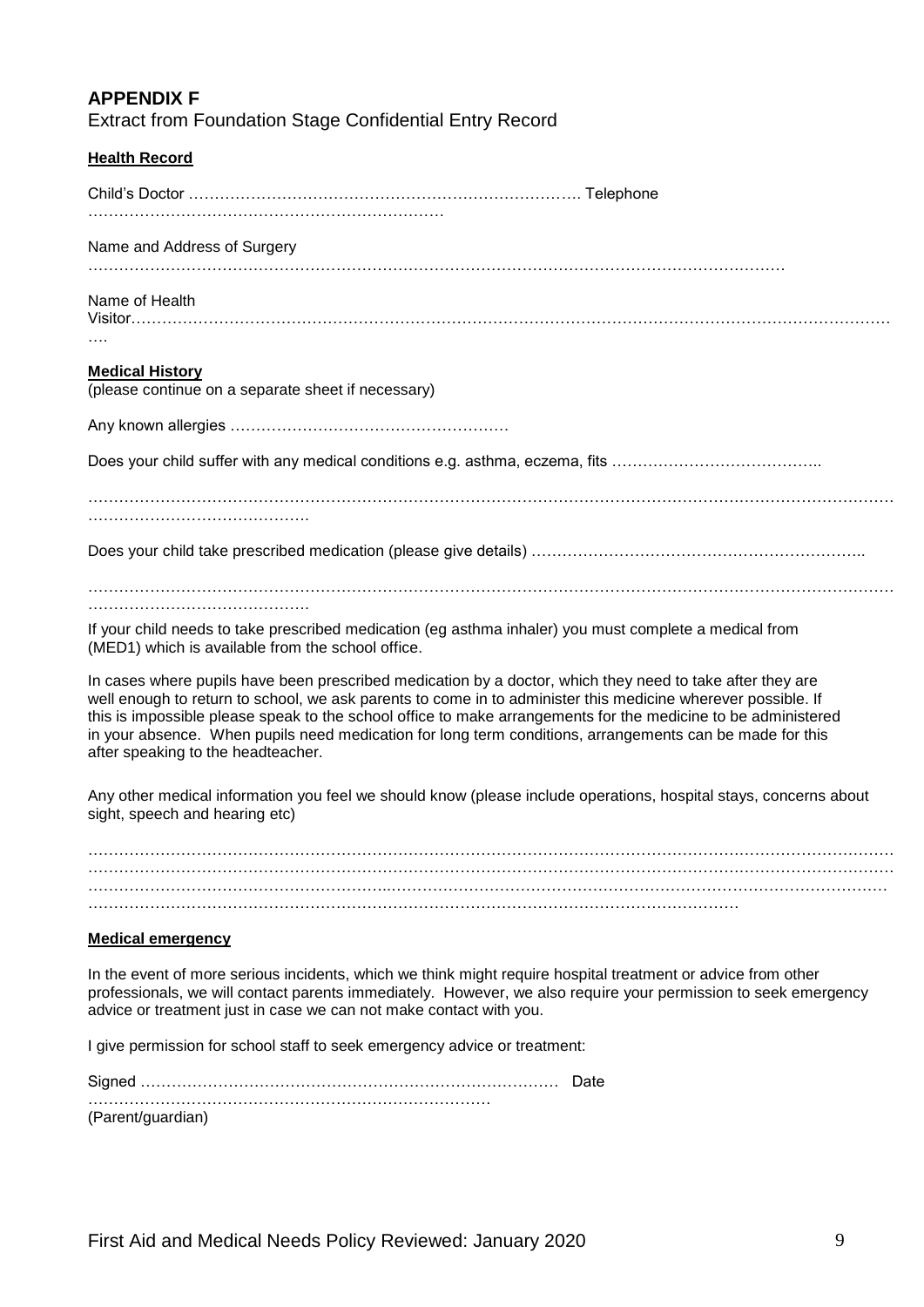# **APPENDIX G**

## **Staff training record - administration of medicines**

Name of School/Setting:

Name:

Type of training received:

Date of training completed:

Training provided by:

Profession and title:

I confirm that \_\_\_\_\_\_\_\_\_\_\_\_\_\_\_\_\_\_\_\_\_\_\_\_\_\_\_ *[name of member of staff]*

has received the training detailed above and is competent to carry out any necessary treatment. I recommend that the training is updated (please state how often)

Trainer's signature:

Date:

I confirm that I have received the training detailed above.

Staff signature:

Date:

Suggested Review Date: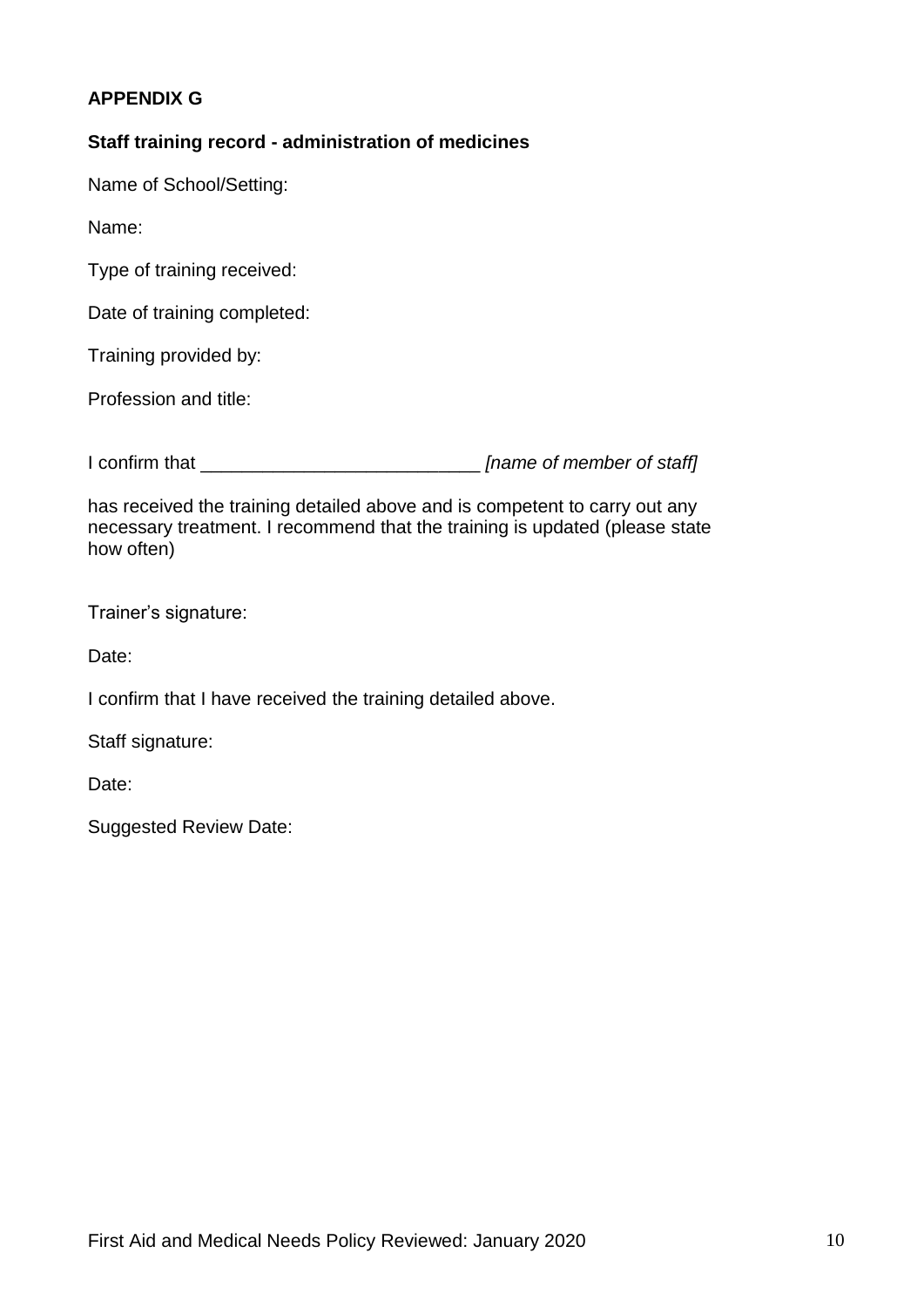# **APPENDIX H**

# **First Aid Kit Contents**

There is no mandatory list of contents set down by HSE or DCSF. **Minimum** provision is suggested for a low risk workplace by HSE and DCSF.

- a first aid guidance leaflet
- 20 individually wrapped sterile adhesive dressings [assorted sizes]
- two sterile eye pads
- four individually wrapped triangular bandages
- six safety pins
- six medium [12cm x 12cm] individually wrapped sterile unmedicated wound dressings
- two large [18cm x 18cm] individually wrapped sterile unmedicated wound dressings
- three pairs of disposable gloves

The Paediatric First Aid Association [PFAA] would endorse the above list for use with children. The PFAA would recommend the plasters included are hypoallergenic and would add items such as "melolin" and "micropore", round ended scissors, gauze swabs, round ended scissors and a face shield for CPR.

HSE suggest a travelling first-aid kit could include

- a first aid guidance leaflet
- 6 individually wrapped sterile adhesive dressings [assorted sizes]
- two individually wrapped triangular bandages
- two safety pins
- one large [18cm x 18cm] individually wrapped sterile unmedicated wound dressings
- individually wrapped moist cleansing wipes
- one pair of disposable gloves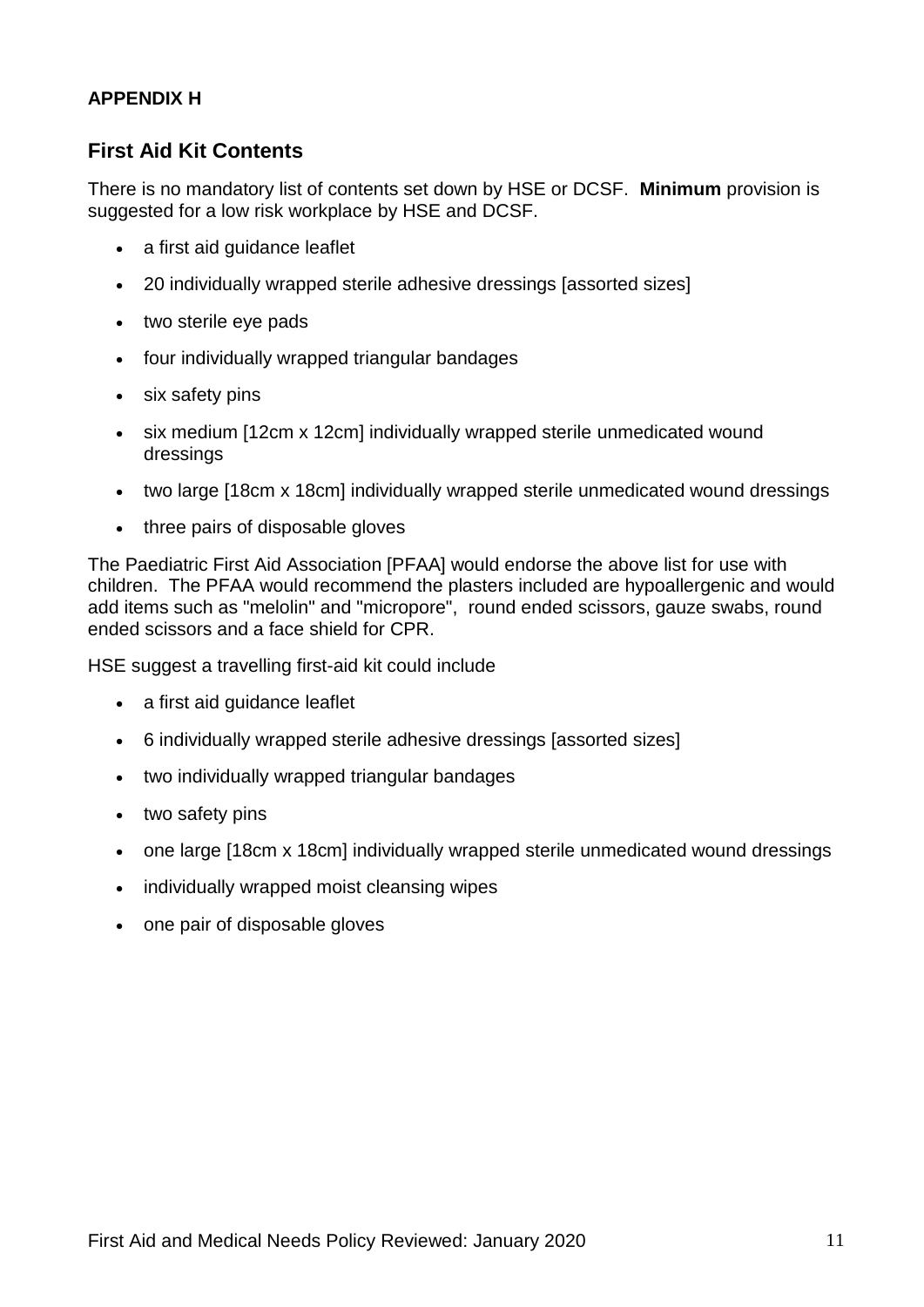# **APPENDIX I**

## **Procedures to be followed when Notification is received that a Pupil has a Medical Condition**

We will ensure that the correct procedures will be followed whenever we are notified that a pupil has a medical condition. The procedures will also be in place to cover any transitional arrangements between schools, the process to be followed upon reintegration or when pupils' needs change and arrangements for any staff training or support. For children starting at the school, arrangements will be in place in time for the start of the relevant school term. In other cases, such as a new diagnosis or children moving to the school midterm, we will make every effort to ensure that arrangements are put in place as soon as possible.

In making the arrangements, the School will take into account that many of the medical conditions that require support at school will affect quality of life and may be life threatening. We will also acknowledge that some will be more obvious than others. We will therefore ensure that the focus is on the needs of each individual child and how their medical condition impacts on their school life. The School will ensure that arrangements give Parents/Carers and pupils confidence in the School's ability to provide effective support for medical conditions in school. The arrangements will show an understanding of how medical conditions impact on a child's ability to learn, as well as increase their confidence and promote self-care. We will ensure that staff are properly trained to provide the support that pupils need.

The School will ensure that arrangements are clear and unambiguous about the need to support actively pupils with medical conditions to participate in school trips and visits, or in sporting activities, and not prevent them from doing so. The School will make arrangements for the inclusion of pupils in such activities with any adjustments as required unless evidence from a clinician such as a GP states that this is not possible. The School will make sure that no child with a medical condition is denied admission or prevented from attending the School because arrangements for their medical condition have not been made. However, in line with our Safeguarding duties, we will ensure that pupils' health is not put at unnecessary risk from, for example infectious diseases. We will therefore not accept a child in school at times where it would be detrimental to the health of that child or others.

The School does not have to wait for a formal diagnosis before providing support to pupils. In cases where a pupil's medical condition is unclear, or where there is a difference of opinion, judgements will be needed about what support to provide based on the available evidence. This would normally involve some form of medical evidence and consultation with Parents/Carers. Where evidence conflicts, some degree of challenge may be necessary to ensure that the right support can be put in place. This will usually be led by the Inclusion Leader or Head Teacher. Following the discussions an Individual Health Care Plan will be put in place.

Where a child has an Individual Health Care Plan, this should clearly define what constitutes an emergency and explain what to do, including ensuring that all relevant staff are aware of emergency symptoms and procedures. Other pupils in the School should know what to do in general terms, such as informing a teacher immediately if they think help is needed. If a child (regardless of whether they have an Individual Health Care Plan) needs to be taken to hospital, staff will stay with the child until the Parent/Carer arrives, or accompany a child taken to hospital by ambulance.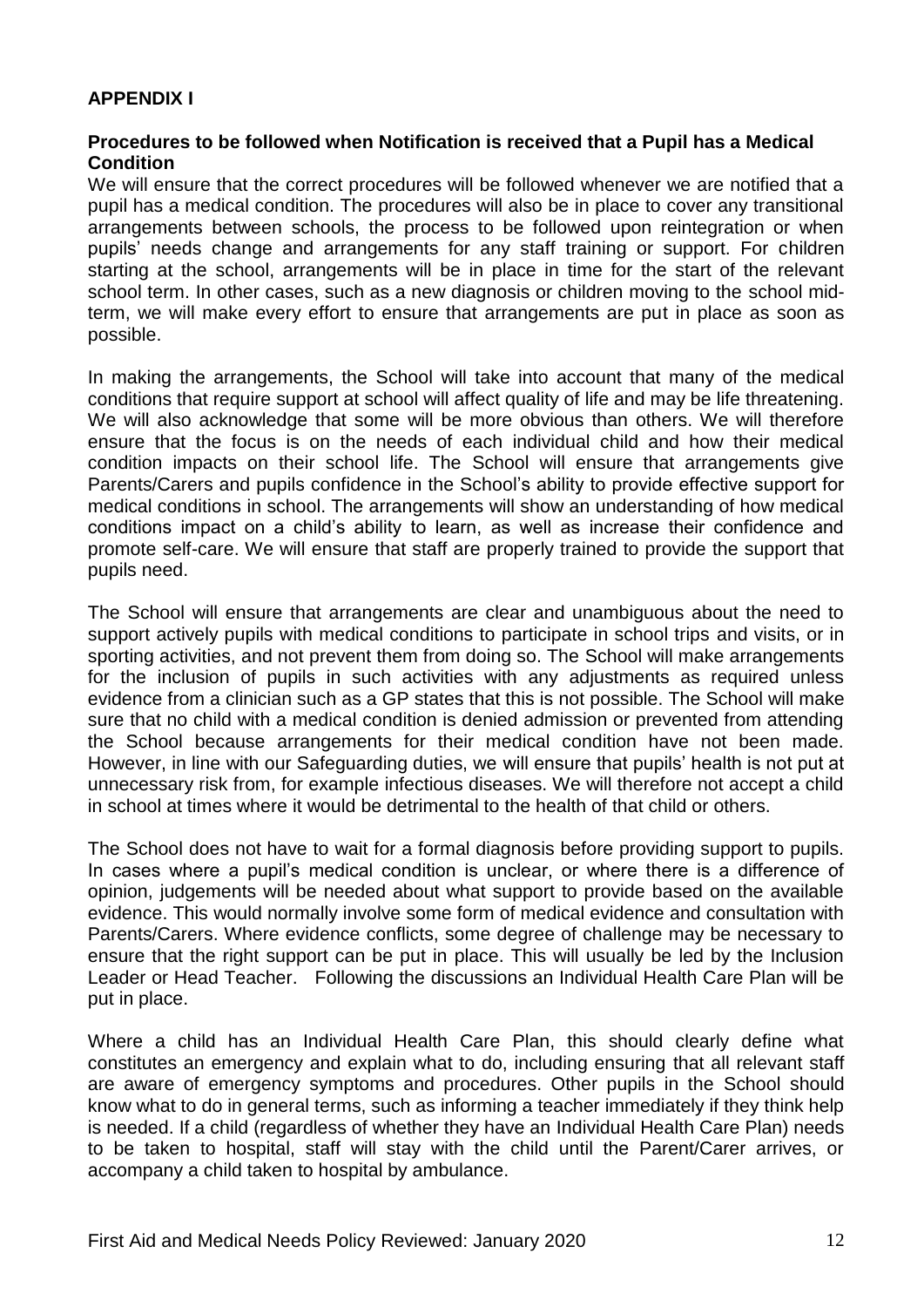# **Appendix J**

# **Individual Health Care Plans**

Individual Health Care Plans will be written and reviewed by the Senior First Aider but it will be the responsibility of all members of staff supporting the individual children to ensure that the Plan is followed. The class teacher will be responsible for the child's development and ensuring that they and their medical conditions are supported at school.

Individual Healthcare Plans will help to ensure that the School effectively supports pupils with medical conditions. They will provide clarity about what needs to be done, when and by whom. They will often be essential, such as in cases where conditions fluctuate or where there is a high risk that emergency intervention will be needed. They are likely to be helpful in the majority of other cases too, especially where medical conditions are long-term and complex. However, not all children will require one. The School, health care professional and Parents/Carers should agree, based on evidence, when a Health Care Plan would be inappropriate or disproportionate. If consensus cannot be reached, the Head Teacher/ Inclusions Leader will take a final view. A flow chart for identifying and agreeing the support a child needs and developing an individual healthcare plan is provided in **Annex A.**

Individual Health Care Plans will be easily accessible to all who need to refer to them, while preserving confidentiality. Plans will capture the key information and actions that are required to support the child effectively. The level of detail within plans will depend on the complexity of the child's condition and the degree of support needed. This is important because different children with the same health condition may require very different support. Where a child has SEN but does not have a statement or EHC plan, their SEN should be mentioned in their Individual Health Care Plan. **Annex B** shows a template for the Individual Health Care Plan and the information needed to be included. Individual Health Care Plans, (and their Review), may be initiated, in consultation with the Parent/Carer, by a member of school staff or a healthcare professional involved in providing care to the child. The Individual Health Care Plan must be completed by the Lead Professional (usually the Senior First Aider) with support from Parents/Carers, SENCO, and a relevant healthcare professional, e.g. school, specialist or children's community nurse, who can best advice on the particular needs of the child. Pupils should also be involved whenever appropriate. The responsibility for ensuring it is finalised and implemented rests with the School.

The School will ensure that Individual Health Care Plans are reviewed at least annually or earlier if evidence is presented that the child's needs have changed. They will be developed and reviewed with the child's best interests in mind and ensure that the School assesses and manages risks to the child's education, health and social wellbeing and minimises disruption. Where the child has a SEN identified in a statement or EHC plan, the Individual Health Care Plan should be linked to or become part of that statement or EHC plan.

**Annex B** shows a template for the Individual Health Care Plan but it is a necessity that each one includes:

- the medical condition, its triggers, signs, symptoms and treatments;
- the pupil's resulting needs, including medication (dose, side-effects and storage) and other treatments, time, facilities, equipment, testing, access to food and drink where this is used to manage their condition, dietary requirements and environmental issues e.g. crowded/noisy conditions, travel time between lessons;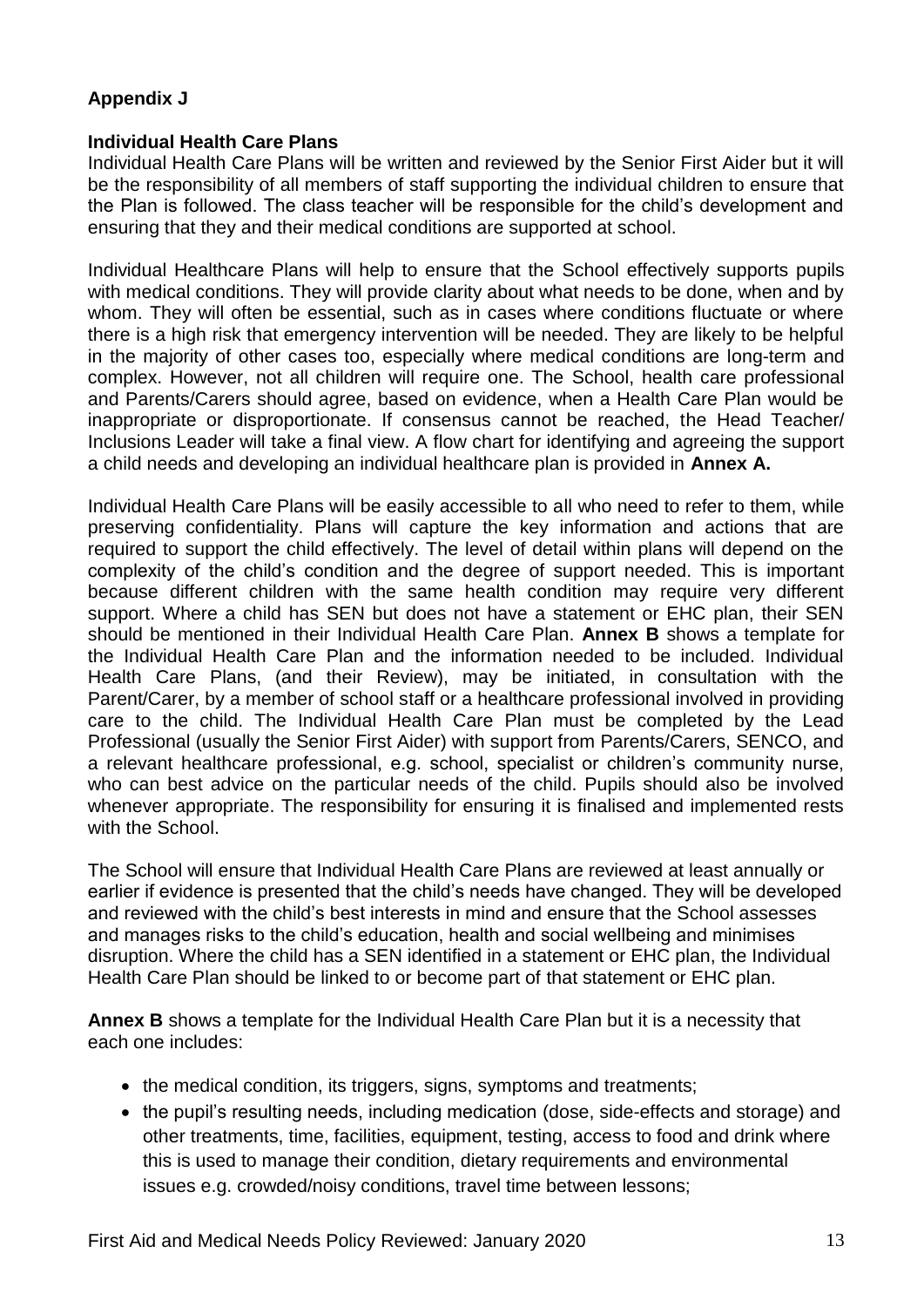- specific support for the pupil's educational, social and emotional needs for example, how absences will be managed, requirements for extra time to complete tests, use of rest periods or additional support in catching up with lessons, counselling sessions;
- the level of support needed, (some children will be able to take responsibility for their own health needs), including in emergencies. If a child is self-managing their medication, this should be clearly stated with appropriate arrangements for monitoring;
- who will provide this support, their training needs, expectations of their role and confirmation of proficiency to provide support for the child's medical condition from a healthcare professional; and cover arrangements for when they are unavailable;
- who in the school needs to be aware of the child's condition and the support required;
- arrangements for written permission from Parents/Carers and the Head Teacher for medication to be administered by a member of staff, or self-administered by the pupil during school hours;
- separate arrangements or procedures required for school trips or other school activities outside of the normal school timetable that will ensure the child can participate, e.g. risk assessments;
- where confidentiality issues are raised by the Parents/Carers or child, the designated individuals to be entrusted with information about the child's condition;
- what to do in an emergency, including whom to contact, and contingency arrangements. Some children may have an Emergency Health Care Plan prepared by their lead clinician that could be used to inform development of their Individual Health Care Plan. The Emergency Health Care Plan will not be the School's responsibility to write or review.

# **The Child's Role in managing their own Medical Needs**

If it is deemed, after discussion with the Parents/Carers, that a child is competent to manage their own health needs and medicines, the School will encourage them to take responsibility for managing their own medicines and procedures. This will be reflected within Individual Health Care Plans.

Wherever possible, children should be allowed to carry their own medicines and relevant devices or should be able to access their medicines for self-medication quickly and easily; these will be stored safely in classrooms to ensure that the safeguarding of other children is not compromised. The School also recognises that children who can take their medicines themselves or manage procedures may require an appropriate level of supervision. If a child is not able to self-medicate then relevant staff should help to administer medicines and manage procedures for them.

If a child refuses to take medicine or carry out a necessary procedure, staff should not force them to do so but instead follow the procedure agreed in the Individual Health Care Plan. Parents/Carers should be informed, outside of the review, so that alternative options can be considered.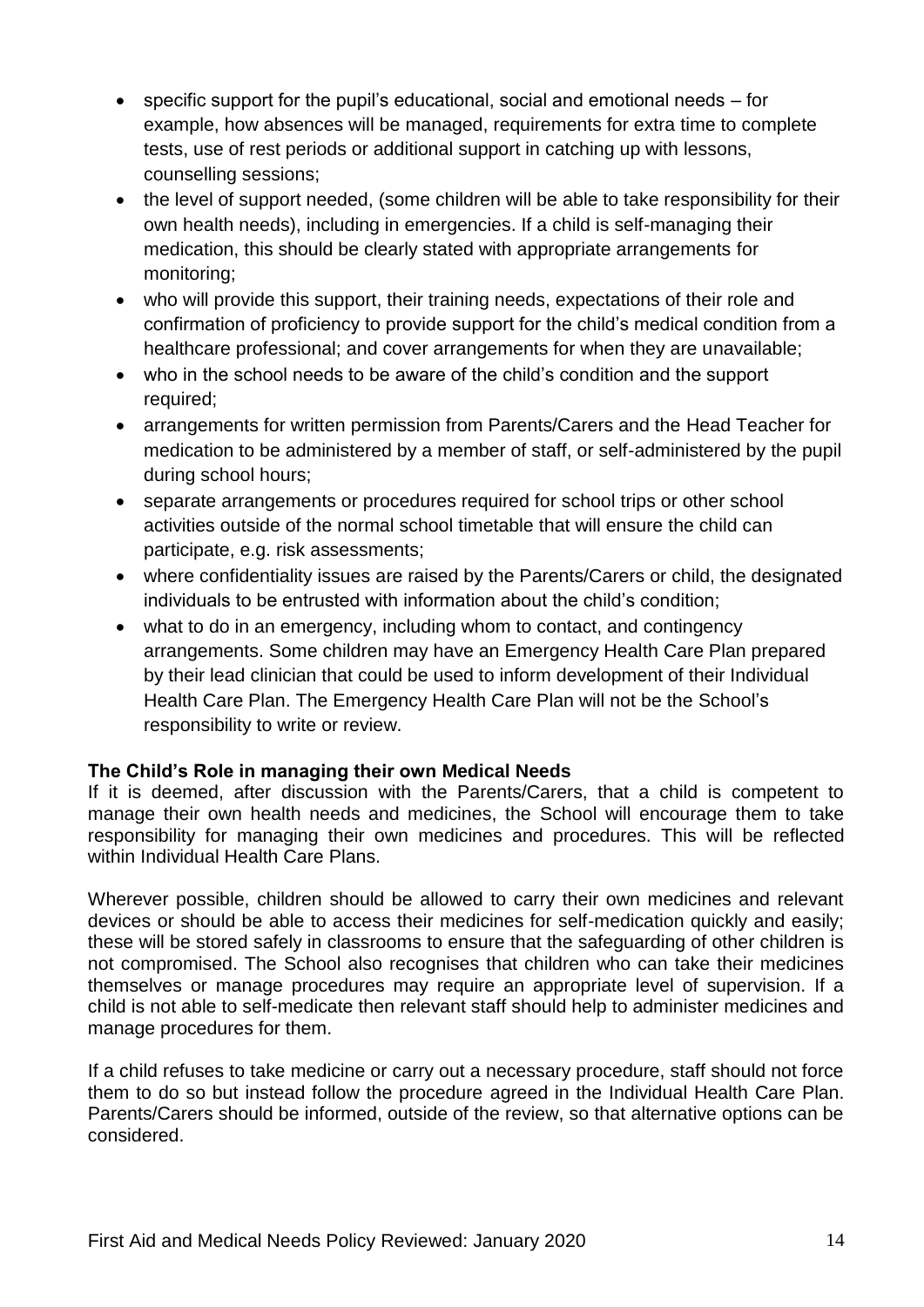## **Annex A**

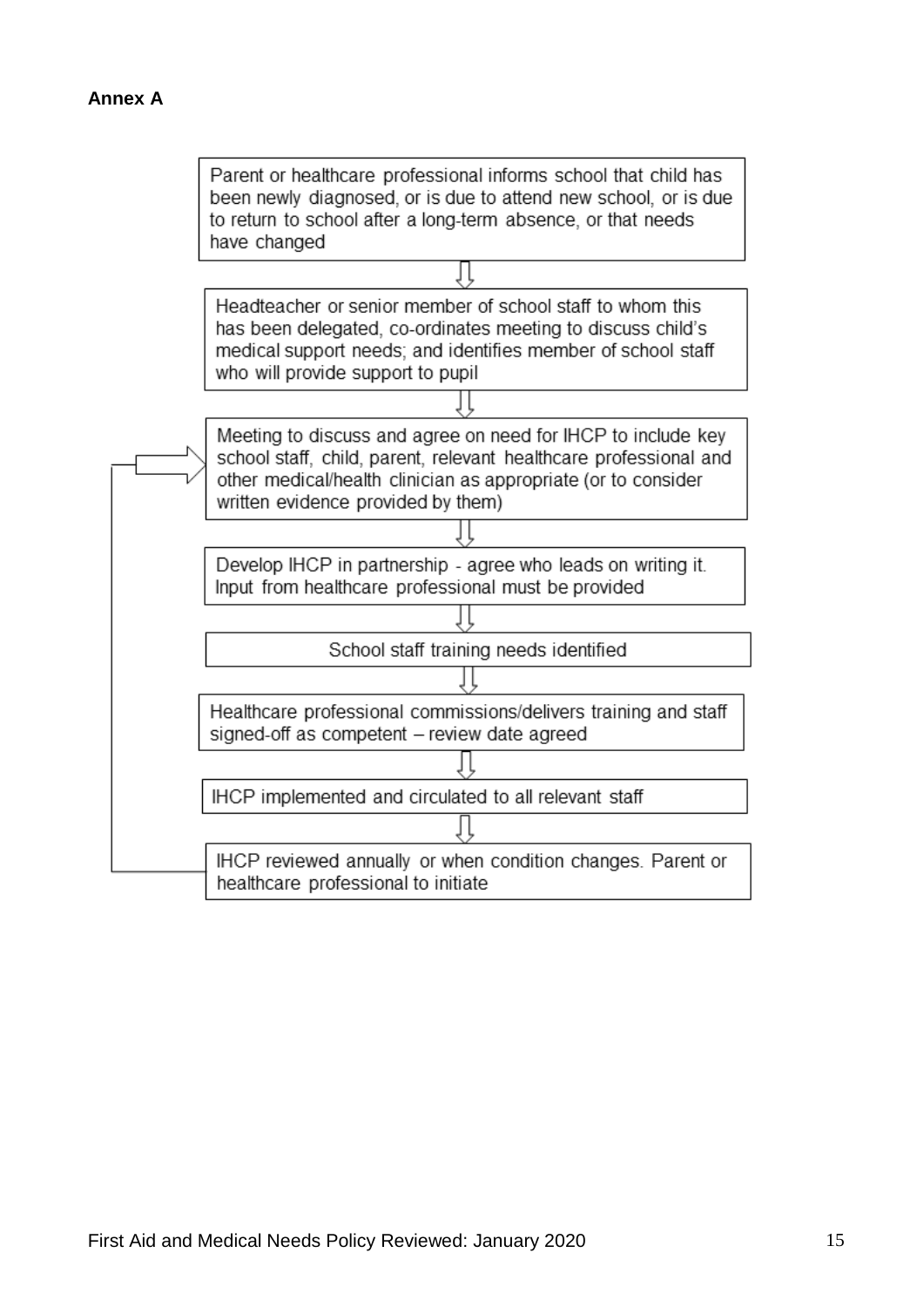# **Annex B**

## **Central Primary School Individual Health Care Plan**

| <b>Child's Name</b>                   |  |
|---------------------------------------|--|
| <b>Class</b>                          |  |
| Date of Birth                         |  |
| <b>Address</b>                        |  |
| <b>Medical Diagnosis or Condition</b> |  |
| <b>Date</b>                           |  |
| <b>Review Date</b>                    |  |

| <b>Name of Parent/Carer 1</b> |                |
|-------------------------------|----------------|
| <b>Contact Number</b>         | Work:          |
|                               | Home:          |
|                               | <b>Mobile:</b> |
| <b>Relationship to Child</b>  |                |
| <b>Name of Parent/Carer 2</b> |                |
| <b>Contact Numbers</b>        | Work:          |
|                               | Home:          |
|                               | <b>Mobile:</b> |
| <b>Relationship to Child</b>  |                |

| <b>Clinic/Hospital Name</b> |  |
|-----------------------------|--|
| <b>Contact Number</b>       |  |
| <b>GP</b> Name              |  |
| <b>Contact Number</b>       |  |

**Describe medical needs and give details of child's symptoms, triggers, signs, treatments, facilities, equipment or devices, environmental issues etc.**

**Name of medication, dose, method of administration, when to be taken, side effects, contra-indications, administered by/self-administered with/without supervision**